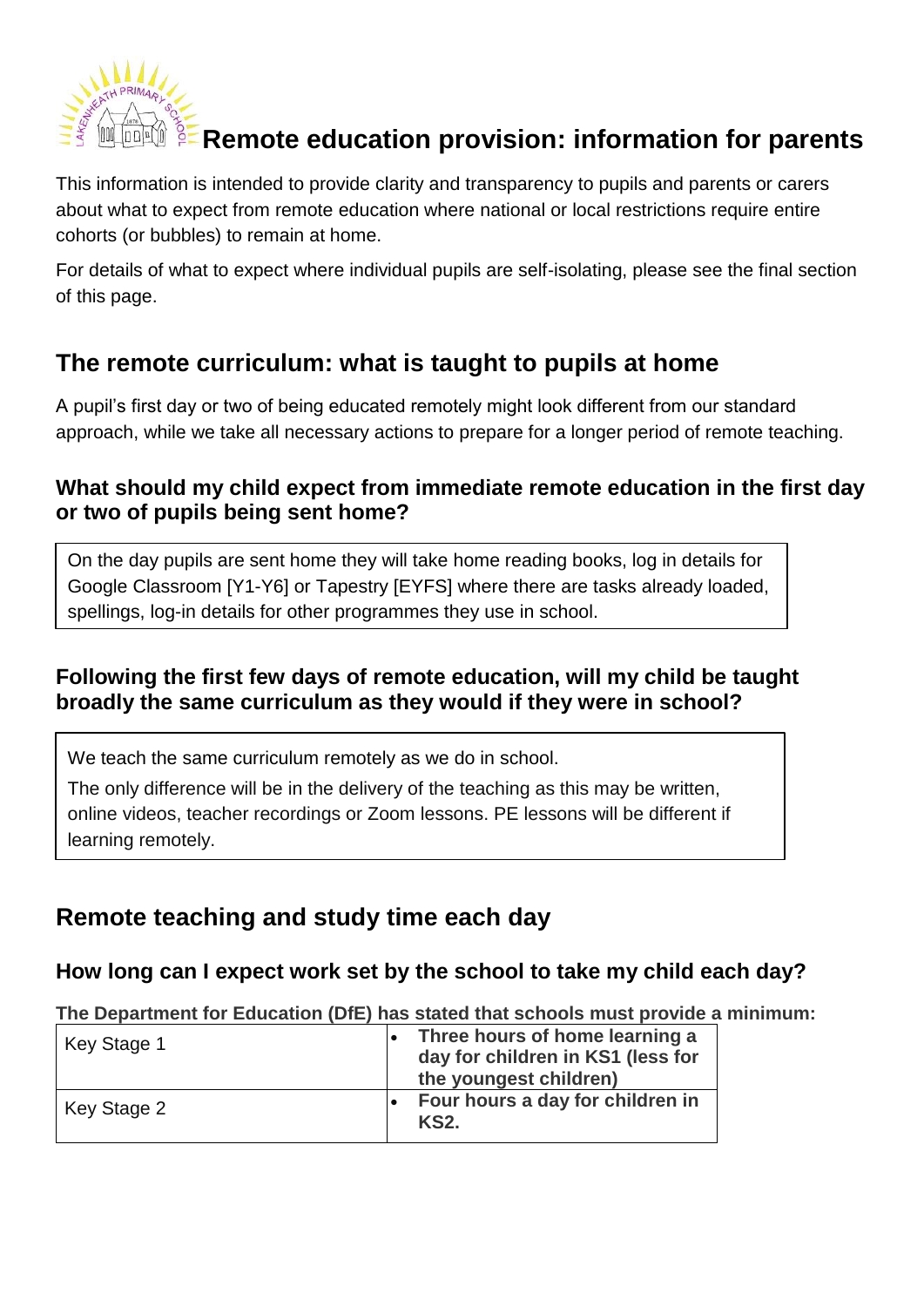# **Accessing remote education**

## **How will my child access any online remote education you are providing?**

EYFS will access all learning through Tapestry.

Y1 – Y6 will access learning through Google Classrooms.

We will also use Zoom for live check-ins and some teaching.

| English                           | <b>Maths</b>             |
|-----------------------------------|--------------------------|
| Accelerated reader $[Y2 - Y6]$    | White Rose Hub for Maths |
| Oxford Owl [EYFS and KS1]         | <b>Mathletics</b>        |
| Phonics Play and Mr. Mc [phonics] | <b>BBC Bitesize</b>      |
| <b>BBC Bitesize</b>               |                          |
| NESSY [Spelling catch up]         |                          |

### **If my child does not have digital or online access at home, how will you support them to access remote education?**

We recognise that online access may not be suitable or possible for all pupils at home. We take the following approaches to support those pupils to access remote education:

What do I do if I don't have a device to get online for my child?

Once we have devices available we will contact families to organise collection or delivery and to share the loan agreement with them. If we do not contact and you need a device please get in touch so we can put you on our list and provide support.

How can I get help enabling internet connection?

If you require additional data to be able to access the internet please contact the school with your details and we will organise this where devices are compatible with the government's providers. [Please check emails for letter send regarding this.]

My child cannot access learning online, what can I do?

We will provide children with Home Learning Booklets and Packs so they can still access their learning at home. These are produced weekly for collection from the school office.

• How does my child get feedback on a learning pack?

When you come to collect the next booklet please drop the completed one in the drop box provided. Teachers will check over these and give feedback via email or call.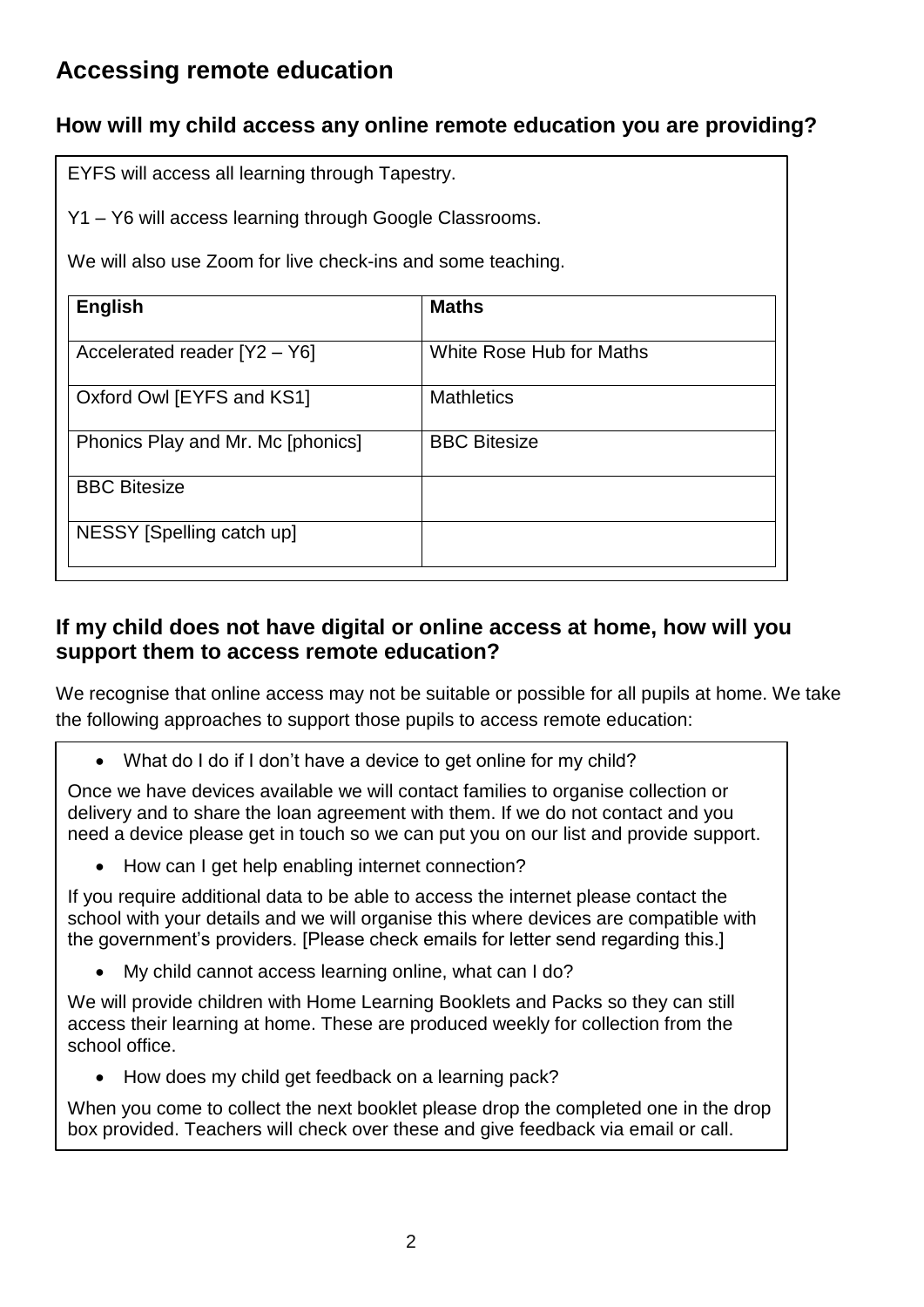# **How will my child be taught remotely?**

We use a combination of the following approaches to teach pupils remotely:

Some of the teaching approaches we will use will include:

- live check-ins daily via Zoom with tasks and activities explained
- live check-up Zoom meetings to share work and ask questions
- live teaching (online lessons)
- recorded teaching (e.g. Bitesize, video/audio recordings made by teachers)
- activities set on Tapestry [EYFS] or on Google Classroom [Y1 Y6]
- links to relevant websites for all areas of the curriculum
- printed paper packs produced by teachers (e.g. workbooks, worksheets)
- textbooks and reading books pupils have at home, books will be changed weekly for EYFS and KS1 children who have returned previous books by Friday at 12pm and there is a 'library' trolley outside the front office for daily book changing for KS2
- long-term project work and/or internet research activities [these will be in place for self-isolating pupils when school is open or for pupils for whom this is a more reflective approach to their normal school provision]

# **Engagement and feedback**

### **What are your expectations for my child's engagement and the support that we as parents and carers should provide at home?**

We hope that all children will join a class Zoom daily, where this is not possible we would like to see them all in one a week. If they are unable to do this we will make contact with parents via email or phonecall.

All completed work should be submitted through Tapestry, Google Classroom or email to teachers. Where this is done to meet deadlines it will receive feedback. If it is after deadlines teacher will do their best to give some feedback.

We understand that home learning is difficult to manage, particularly where there are a number of children all accessing different work or where parents/carers are still working. However, we do expect all children to be reading daily as well as daily practice of their phonics/spellings and their number bonds or tables.

Set aside a time and quiet space every day for learning. Give regular breaks during learning time and lots of praise.

Be realistic and achieve what you can.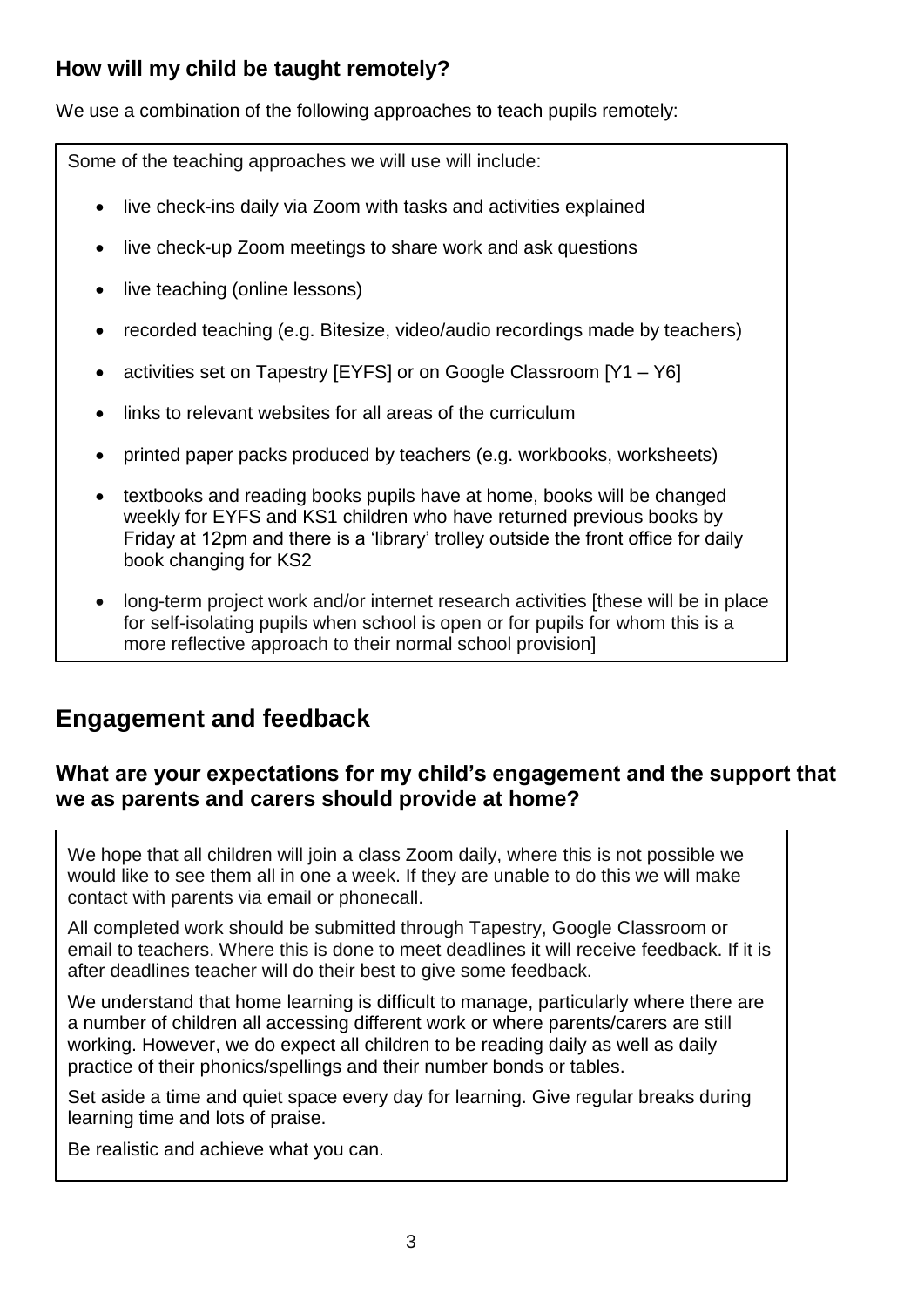### **How will you check whether my child is engaging with their work and how will I be informed if there are concerns?**

On-line work will be checked daily. Paper copies will be checked weekly once returned in the school drop box.

If we do not see any work from pupils, or they are not on Zoom, we will make welfare calls or emails parents/carers to check the children are able to access their work, to answer any questions and to offer support. If need be we will make house calls to check all is well.

## **How will you assess my child's work and progress?**

Feedback can take many forms and may not always mean extensive written comments for individual children. For example, whole-class feedback or quizzes marked automatically via digital platforms are also valid and effective methods, amongst many others. Our approach to feeding back on pupil work is as follows:

Comments will be made to pupils on Zoom calls, on Tapestry or Google classroom or Headteacher awards will be sent.

Some classes will complete quizzes on line to check understanding and for tracking progress.

Children will be able to self-mark some work and feedback their results to teachers e.g. White Rose maths or Mathletics. These will then be checked online.

# **Additional support for pupils with particular needs**

## **How will you work with me to help my child who needs additional support from adults at home to access remote education?**

We recognise that some pupils, for example some pupils with special educational needs and disabilities (SEND), may not be able to access remote education without support from adults at home. We acknowledge the difficulties this may place on families, and we will work with parents and carers to support those pupils in the following ways:

We will be in touch with families individually to ensure that pupils can access their work and it is set at the right level. Where pupils have an EHCP and are not attending school we will organise weekly meetings with their support staff.

We will adapt learning, where necessary, to meet the diagnosed needs of the pupil and parents/carers are encouraged to contact school if there are any difficulties accessing the work set for their SEN children.